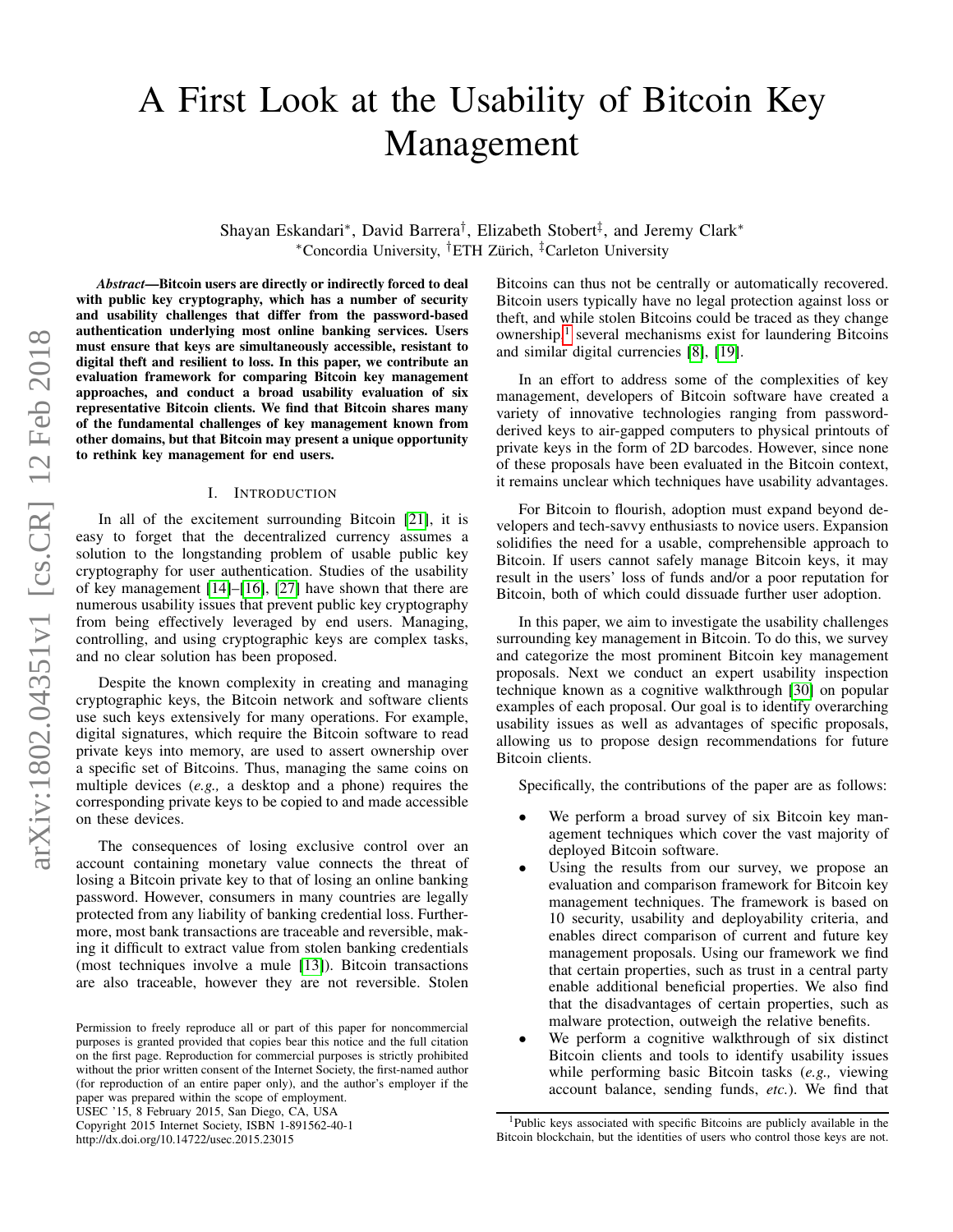the metaphors and abstractions used in the surveyed clients are subject to misinterpretations, and that the clients do not do enough to support their users.

#### II. BACKGROUND

## *A. Bitcoin*

Bitcoin is a cryptographic currency deployed in 2009 [\[21\]](#page-9-0) which has reached a level of adoption unrealized by decades of previously proposed digital currencies (from 1982 [\[11\]](#page-9-8) onward). Unlike many previous proposals, Bitcoin does not distribute digital monetary units to users. Instead, a public ledger maintains a list of every transaction<sup>[2](#page-1-0)</sup> made by all Bitcoin users since the creation of the currency. A *transaction* in its simplest form describes the movement of some balance of the Bitcoin currency (XBT or BTC) from one or more accounts (called input addresses) into one or more accounts (called output addresses). Bitcoin addresses are indexed by the fingerprint of a public key from a digital signature scheme.<sup>[3](#page-1-1)</sup> They are not centrally allocated or registered in any way the addresses become active when the first transaction moving money into them is added to the ledger.

In Bitcoin, every transaction must be digitally signed using the private signing key associated with each input address in the transaction. In order to spend Bitcoin, users require access to the signing key of the account holding their Bitcoin. Thus users do not maintain any kind of units of currency; they maintain a set of keys that provide them signing authority over certain accounts recorded in the ledger.

The ledger (known as the *blockchain*) is maintained and updated by a decentralized network using a novel method to reach consensus that involves incentivizing nodes in the network with the ability to generate (known as mining) new Bitcoin and collect transaction fees. The details of the Bitcoin consensus model are not relevant to this paper, but we note that clients in the network participate in the consensus model by downloading and cryptographically verifying the integrity of the blockchain. As of writing, the Bitcoin blockchain is roughly  $25$  GB in size.<sup>[4](#page-1-2)</sup>

One subtlety of Bitcoin's transaction architecture is that in order to spend Bitcoins, the entire value of unspent outputs (*i.e.,* from previous transactions) must be spent. To accommodate this, Bitcoin clients automatically spend the full amount of unspent outputs and create multiple components in the transaction: one component will send part of the unspent coins to the intended recipient, and the other component will send the remaining inputs back to the sender as *change*. It is technically possible (and some clients behave this way) to send change back to the sending address. However, to enhance anonymity, the reference client generates fresh addresses (and corresponding private keys) to receive the remaining transaction amount.

As more transactions are made, Bitcoin clients must keep track of multiple private keys for use in future transactions. Many clients prominently display a Bitcoin balance on the main screen, which represents the sum of all unspent outputs for which private keys are available.

#### *B. Usability of Key Management*

Passwords remain the most common form of user authentication [\[18\]](#page-9-11). Private key-based authentication is rarely used by non-experts, and is typically never used as the default configuration in applications which support this authentication method. Transport Layer Security (TLS) client-side certificates have failed to reached wide-spread deployment. Secure shell (SSH) uses passwords by default, and allows certificates.

Password managers, when configured to generate or store system-chosen random passwords, share at least one property of cryptographic keys: such passwords become something you *have* instead of *know*. However, if access to such a password is lost, online services generally offer account recovery mechanisms (*e.g.,* based on email). No such recovery mechanism exists for self-managed cryptographic keys.

The use of public key systems by non-experts that is closest to Bitcoin is arguably encrypted/authenticated email, in particular Pretty Good Privacy (PGP) and its open-source alternatives (*i.e.,* GPG and OpenPGP). Beginning with *Why Johnny Can't Encrypt* [\[31\]](#page-9-12), the usability of public key technology has been well-studied from a usability perspective [\[14\]](#page-9-1)– [\[16\]](#page-9-2), [\[27\]](#page-9-3). The findings of this literature are diverse but relevant observations include the following: (1) the metaphor and terminology behind public and private keys is confusing; (2) it is difficult to correctly obtain other users' public keys; (3) key migration between devices is difficult. This literature tends to focus primarily on encryption and not signatures, but we find some overlap to the work presented here.

#### <span id="page-1-4"></span>III. BITCOIN KEY MANAGEMENT APPROACHES

Before turning to a detailed usability evaluation, we evaluate from a systems perspective each category of tool for managing Bitcoin private keys. We highlight security and deployability issues, and note relevant details of the Bitcoin protocol that create complexities and potential discrepancies with users' mental models.

#### <span id="page-1-3"></span>*A. Keys in Local Storage*

One way in which Bitcoin software manages several private keys is by storing these keys on the device's local storage, typically in a file or database in a pre-configured file system path. When a new transaction is created, the Bitcoin client can read the keys and immediately (possibly without any further user input) broadcast the transaction over the network. The reference Bitcoin client (Bitcoin Core), as well as certain mobile wallets (*e.g.,* Android Bitcoin Wallet) use this approach, storing private keys in a file (referred to as a *wallet*) inside the user's home or application directory.

Storing keys in a locally accessible file has several advantages. First, there is no additional cognitive load on users, since only the software must access the file. Second, a practically unlimited number of keys can be stored on disk due to the

<span id="page-1-0"></span><sup>2</sup>Technically, a transaction specifies a short script that encodes how the balance can be claimed as the input to some future transaction.

<span id="page-1-2"></span><span id="page-1-1"></span><sup>3</sup>Elliptic Curve Digital Signature Algorithm (ECDSA) [\[29\]](#page-9-9).

<sup>4</sup>Due to the large size of the blockchain, full download is infeasible for thin clients running on mobile devices, as well as some desktop clients. These clients connect to a semi-trusted node and only request transactions relevant to keys in their wallet. This technique, known as Simplified Payment Verification (SPV), eliminates the need to download and verify the entire blockchain but, when implemented incorrectly, can create privacy risks [\[17\]](#page-9-10).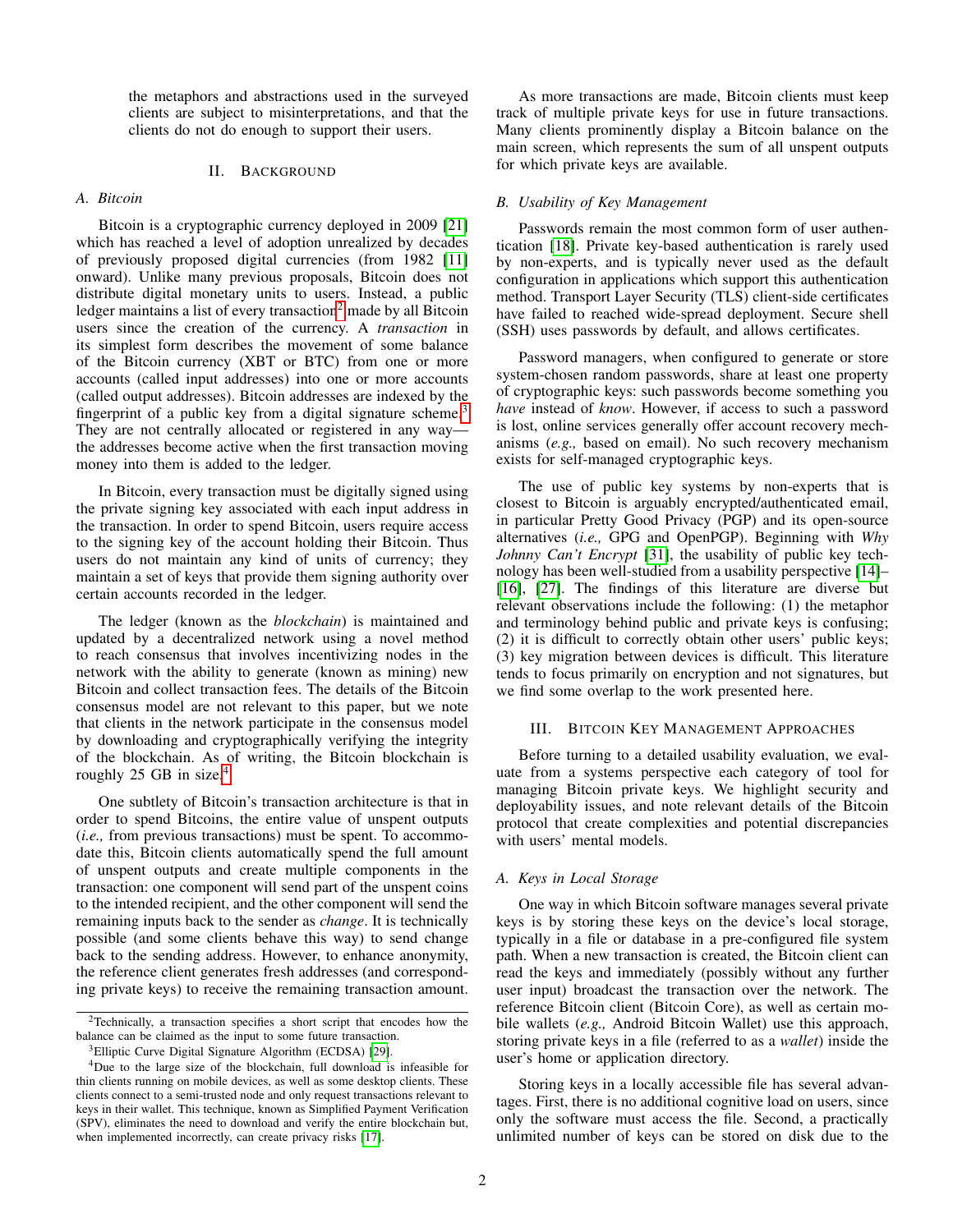small size of keys. Third, the Bitcoin software can automatically generate keys and create transactions without additional input or actions from the user.

Storing keys locally also creates several threats, which the user must consider. For example, the file storing private keys can be read by any application with access to the user's application folder. Malware authors may be particularly interested in exploiting this key management approach, since access to the local file results in the adversary gaining immediate access to the victim's funds. One of the first examples of private keystealing malware was discovered by Symantec in 2011 [\[28\]](#page-9-13), with many other similar malware examples following suit.

Users must be cautious to not inadvertently share their Bitcoin application folder (*e.g.,* through peer-to-peer file sharing networks, off-site backups or on a shared network drive). Physical theft, especially in the case of portable computers or smartphones must also be considered. Similar to the storage of other sensitive files, threats to digital preservation [\[2\]](#page-9-14) should be taken into account. Examples include general equipment failure due to natural disasters and electrical failures; acts of war; mistaken erasure (*e.g.,* formatting the wrong drive or deleting the wrong folder); bit rot (*i.e.,* undetected storage failure); and possibly others. If storing private keys for a long period of time (*e.g.,* a trust fund or long-term savings), users must also preserve a specification of the file format to ensure the keys can continue to be read.

The reference Bitcoin client pre-generates keys in a batch of 100 (these keys are known as the keypool). When a transaction is made, the next available key is selected from the keypool for receiving change. The keypool is then periodically refilled with a new batch of keys as necessary. This *key churn* requires users to periodically create new backups of their key storage file to ensure that new keypool keys are stored.

## *B. Password-protected (Encrypted) Wallets*

Certain Bitcoin clients allow a locally stored wallet file to be encrypted with a key derived from a user-chosen password or passphrase. Password-protected wallets appear to address only *physical* theft of the underlying storage device, requiring brute-force of the password if the file containing private keys is stolen. Password protection seems less useful in the case of *digital* theft; if malware can be installed on to the device storing the wallet, it is reasonable to assume a keystrokelogging module would be present, limiting or nullifying the benefits of the password protection.

Password-protected wallets share the advantages and disadvantages of non-encrypted wallets (see Section [III-A\)](#page-1-3), with a few subtle differences. Password-protected wallets trade recoverability and usability for the mitigation of physical theft. If the password is forgotten, users lose the balance of their password-protected wallet since no mechanism exists for recovery<sup>[5](#page-2-0)</sup>. For day-to-day use, users must unlock the wallet by entering their password when new transactions are made.

Password-protected wallets may mislead the user to believe that the password itself provides access to their funds regardless of the location of the device storing the wallet,



<span id="page-2-1"></span>Fig. 1. Bitcoin paper wallet generated using [https://bitcoinpaperwallet.com.](https://bitcoinpaperwallet.com) The printout is designed to be folded such that the private key (right) remains hidden while the public component (left) remains visible.

as would be congruent with a traditional mental model for web-based online banking. Users may be surprised to discover that they cannot access their funds at a new device by simply entering their encryption password; the wallet file must also be transferred to the new device.

## *C. Offline Storage of Keys*

To further protect Bitcoin private keys from malware-based threats, wallets can be stored offline on some form of portable media, such as a USB thumbdrive. Keeping keys offline enables the use of traditional physical security techniques (*e.g.,* storing the drive in a fire-proof safe) to protect the wallet. However, offline storage has the drawback of making the wallet inaccessible for immediate use by software, preventing users from spending funds unless the offline storage media is nearby. As expected, offline storage can be used for backup, but all copies of the wallet must be kept offline for the full benefits of theft-protection to be realized. Prior to offline storage (wallet creation) and after storage (future transactions), the wallet will be exposed on a computational device, potentially to malware.

An interesting case of offline key storage is paper wallets (see [Figure 1\)](#page-2-1) where private keys are printed onto paper typically in the form of a 2D barcode (*e.g.,* a QR code) or as a long sequence of characters. Barcodes facilitate reading the key back into a Bitcoin client by, for example, scanning the code with a smartphone camera. Securing a paper wallet is similar to securing cash, which most users should be comfortable with. However, funds can be stolen from a paper wallet by simply observing the QR code  $(e.g.,)$  on live television<sup>[6](#page-2-2)</sup>), which is not possible with physical money. Thus transporting a paper wallet securely requires that the printed contents remain unobservable at all times. Users must remember that a paper wallet does not contain the funds itself, but rather enables signing authority over a set of Bitcoins. For example, if a paper wallet is discarded after funds are spent, the paper wallet still provides access to any future funds that may be sent to that address.<sup>[7](#page-2-3)</sup>

As with any long-term storage, users must preserve software capable of decoding the QR code in the event that the paper wallet generation service is unavailable when attempting to reload keys onto a device. As of writing, many Bitcoin clients as well as offline storage solution use a common "wallet import format", which involves manipulating an ECDSA private key

<span id="page-2-0"></span><sup>5</sup>Of course, exhaustive search of the password space is theoretically possible, and is available as a service:<http://www.walletrecoveryservices.com>

<span id="page-2-2"></span><sup>&</sup>lt;sup>6</sup>"A Bloomberg TV Host Gifted Bitcoin On Air And It Immediately Got Stolen," *Business Insider*, 10/23/2013.

<span id="page-2-3"></span><sup>&</sup>lt;sup>7</sup>"Five Ways to Lose Money with Bitcoin Change Addresses," Bitzuma (Blog), 17/03/2014.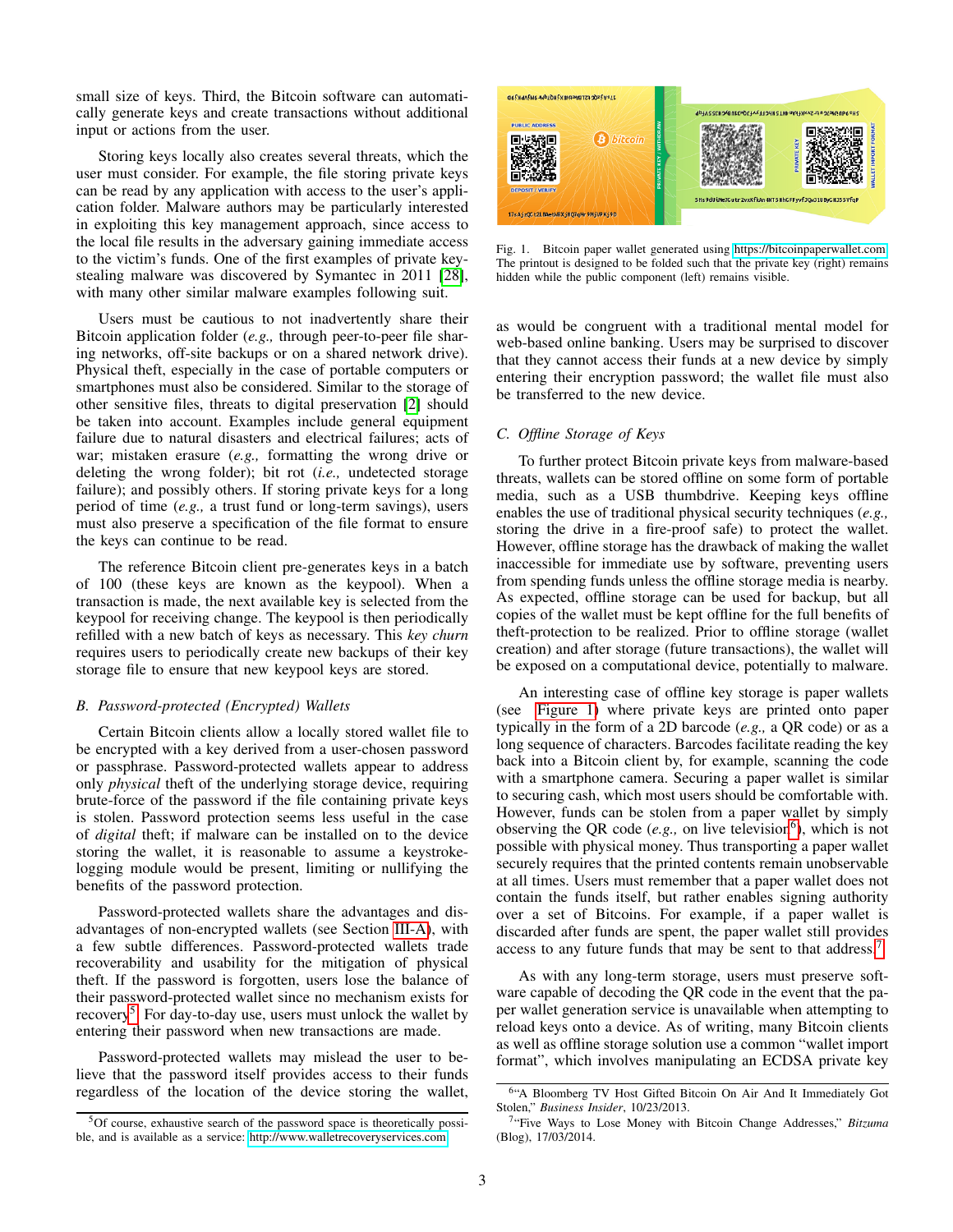by performing cryptographic hashes, adding a checksum for integrity, and encoding the resulting string into Base 5[8](#page-3-0).<sup>8</sup>

## *D. Air-gapped Key Storage*

In offline storage, we assume the device or media holding private keys cannot perform computations such as creating digital signatures. We distinguish this type of storage from airgapped storage, where wallets are stored on a secondary device that generates, signs, and exports transactions, but this secondary device is never connected to a network. When spending Bitcoins using an air-gapped device, a transaction is created from the air-gapped device and the resulting signed output transported (usually through portable media) to an Internetenabled device for transmission onto the Bitcoin network.

An air gap improves theft-resistance by never directly using a private key on an Internet-connected device. However, air gapped devices are capable of actually executing malware if infected. Malware may jump the air gap by infecting the portable media used to export signed transactions.

While not literally an air gap, hardware security modules (HSMs) emulate the properties of an air gap by isolating the key material from the host device, and only exposing the ability to sign transactions. Bitcoin-specific HSMs are under active development at the time of writing and a few have been recently released (e.g., Trezor<sup>[9](#page-3-1)</sup>).

Note that the consequences of obtaining access to the private keys are not much different from accessing a transactionsigning oracle for the wallet—both allow the current balance of Bitcoin to be stolen. However, future funds may be protected if access to the signing oracle is non-persistent.

## *E. Password-derived Keys*

Thus far, all key management solutions have required users to maintain cryptographic keys. The remaining two solutions enable users to access their Bitcoin with a password instead.

The first approach is to derive cryptographic keys from a user-chosen password (*e.g.,* using PBKDF2 [\[26\]](#page-9-15), manipulating the output to produce a valid Bitcoin private key). The disadvantage of using this approach directly is that only one resulting keypair is created, requiring the user to select a new (different) password for a new keypair.

A more robust approach is described in the Bitcoin Improvement Proposal 32 [\[24\]](#page-9-16), and is known as a Hierarchical Deterministic (HD) Wallet. HD wallets deterministically derive a set of private keys from a master secret (a randomly chosen passphrase). These keys can derive new private keys. The deterministic nature allows the password holder to view the balance, as well as spend the funds, of any sub-account derived from the password. However, if the private key on one of the sub-accounts is compromised, only the funds sent to that subkey (or sub-keys derived from it) may be stolen.

Password-derived wallets are targeted at loss-prevention and simpler cross-device access. The challenges of preserving access to a digital file are no longer necessary as long as the wallet can be re-generated from a memorized password. The primary drawback of a password-derived wallet is that weak user-chosen passwords can be found through unthrottled exhaustive search since a fingerprint of the associated public key will be in the global public ledger if the account holds any amount of Bitcoin. Rainbow tables [\[23\]](#page-9-17) for password-derived keys have been developed.<sup>[10](#page-3-2)</sup> Finally, it remains unclear whether memorization poses an advantage over maintaining a digital file when preventing loss—a forgotten password will orphan all funds in the account.

#### *F. Hosted Wallets*

A final approach to key management is to host user accounts on a third-party web service. In this case, the service maintains possession of the private keys. Hosted wallet web services provide the user with access to transactional functionalities through standard web authentication mechanisms, such as a password or two-factor authentication, and may also offer password recovery mechanisms. Bitcoin smartphone applications that act as clients to hosted wallets benefit from reduced application complexity (*i.e.,* no need to perform cryptographic operations on the device) and brick and mortar bank-like user interfaces. Currency exchange services that allow Bitcoin to be exchanged with fiat currency effectively provide this service, as do web services deployed specifically to host wallets.

It is natural to expect hosted wallet services will become primary targets of attack since these services typically hold large amounts of Bitcoin. Offloading the task of key management to a third-party requires users to assume the risk that the service could be breached and funds lost, in exchange for a traditional online banking-style user experience.

As a counter-measure to theft, hosted wallet providers often keep only a small float of their holdings online (called *hot storage*) and store the majority of their holdings offline in *cold storage*. This has the drawback of causing delays in transactions for users if the hot storage amount is exhausted. Hosted wallet services may also allow audits, where they cryptographically prove possession of sufficient Bitcoin to match their liabilities.

Another approach that falls under the hosted wallet category is a hybrid hosted wallet. Hybrid wallets use client side encryption (typically in Javascript) to encrypt all private keys and sensitive data. The web service is then only used for broadcasting transactions to the network and for displaying the user's balance (which requires inspecting the entire blockchain).

## IV. EVALUATION FRAMEWORK

In this section, we systematize the major category-wide issues we have uncovered in describing the various key management approaches used by Bitcoin clients. We present an evaluation framework based on 10 criteria as shown in Table [I](#page-4-0) and discussed in the following subsections. This framework both summarizes the advantages and disadvantages of the various approaches we have evaluated, while also providing a benchmark for evaluating future key management proposals.

<span id="page-3-0"></span> $8Base58$  avoids the use of characters such as "0, O, I, and l" which may look visually similar, and also avoids punctuation characters which may trigger software (*e.g.,* e-mail clients) to perform line breaks.

<span id="page-3-1"></span><sup>9</sup><http://www.bitcointrezor.com>

<span id="page-3-2"></span><sup>10</sup>D. Martyn. "Bitcoin 'Brainwallets' and why they are a bad idea," *Insecurety Research* (sic) (Blog), 26 Mar 2013.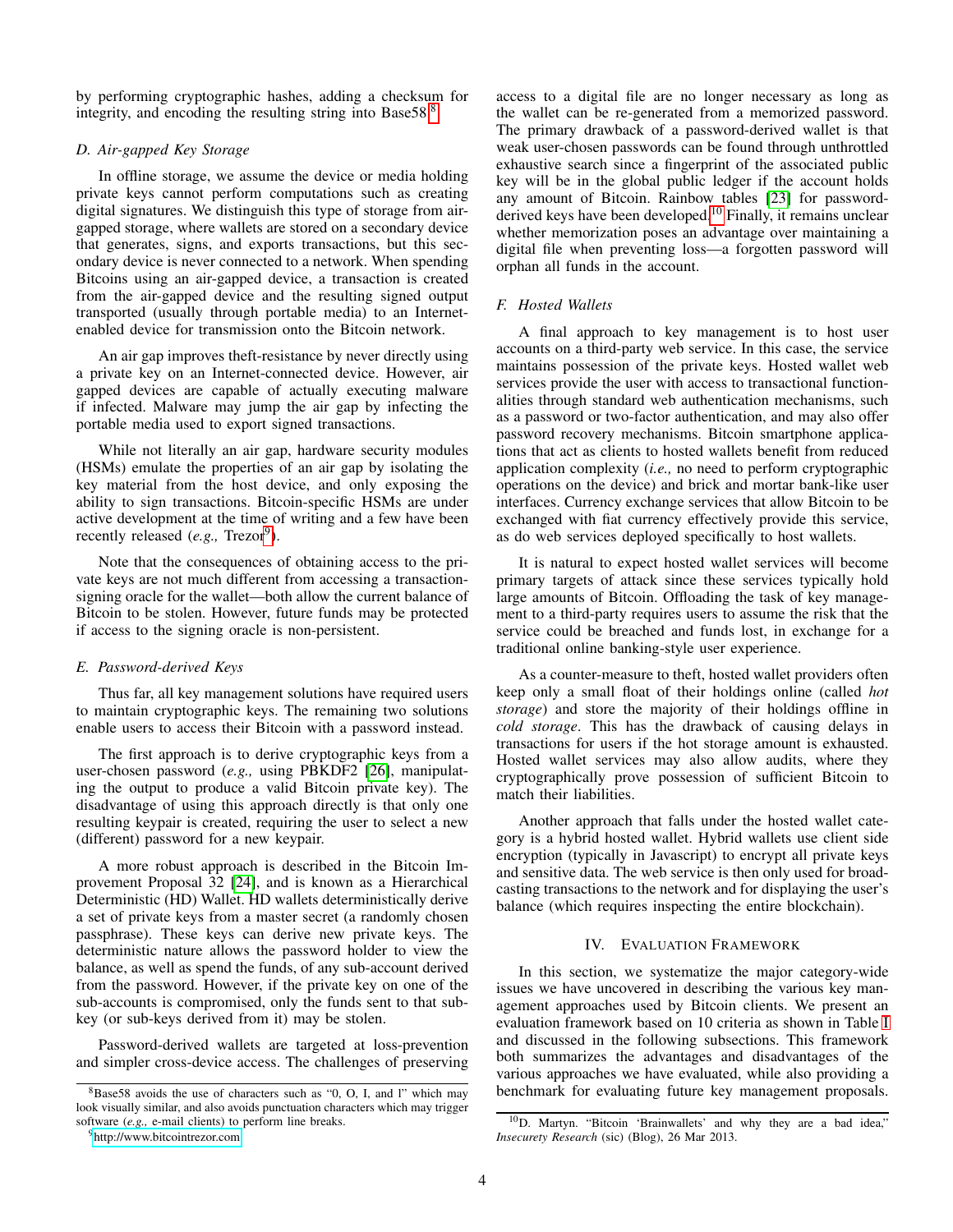| Category                   | Example             | Resident to Physical Observation<br>Immediate Access to Finds<br>Resistant to provide the Theory<br>Resilient 10 Pressided Loss<br>Cross de Hice Portably 1<br>tion Translation Trail Party<br>No Jean Visor Software<br>Resilient to Key Chim<br>Keylor Keyt Offline<br>Malvine Resistant |         |           |         |  |  |  |  |  |  |  |
|----------------------------|---------------------|--------------------------------------------------------------------------------------------------------------------------------------------------------------------------------------------------------------------------------------------------------------------------------------------|---------|-----------|---------|--|--|--|--|--|--|--|
| Keys in Local Storage      | <b>Bitcoin Core</b> |                                                                                                                                                                                                                                                                                            |         | $\bullet$ |         |  |  |  |  |  |  |  |
| Password-protected Wallets | MultiBit            |                                                                                                                                                                                                                                                                                            | $\circ$ |           | $\circ$ |  |  |  |  |  |  |  |
| Offline Storage            | <b>Bitaddress</b>   | $\circ$                                                                                                                                                                                                                                                                                    |         |           |         |  |  |  |  |  |  |  |
| Air-gapped Storage         | Armory              | $\circ$                                                                                                                                                                                                                                                                                    | ٠       |           |         |  |  |  |  |  |  |  |
| Password-derived Keys      | Brainwallet         |                                                                                                                                                                                                                                                                                            |         |           | $\circ$ |  |  |  |  |  |  |  |
| Hosted Wallet (Hot)        | Coinbase.com        |                                                                                                                                                                                                                                                                                            |         |           |         |  |  |  |  |  |  |  |
| Hosted Wallet (Cold)       |                     | $\circ$                                                                                                                                                                                                                                                                                    |         |           |         |  |  |  |  |  |  |  |
| Hosted Wallet (Hybrid)     | Blockchain.info     |                                                                                                                                                                                                                                                                                            | $\circ$ | $\circ$   |         |  |  |  |  |  |  |  |
| Cash                       |                     | $\bullet$                                                                                                                                                                                                                                                                                  | ٠       | $\bullet$ |         |  |  |  |  |  |  |  |
| Online Banking             |                     |                                                                                                                                                                                                                                                                                            |         |           |         |  |  |  |  |  |  |  |

<span id="page-4-0"></span>TABLE I. A COMPARISON OF KEY MANAGEMENT TECHNIQUES FOR BITCOIN (CONTRASTED WITH TRADITIONAL FINANCIAL SERVICES). • INDICATES THE CATEGORY OF CLIENT IS AWARDED THE BENEFIT IN THE CORRESPONDING COLUMN. O PARTIALLY AWARDS THE BENEFIT. DETAILS PROVIDED INLINE.

The framework is adapted from a similar framework for evaluating password replacement schemes [\[7\]](#page-9-18).

## *A. Evaluation Criteria*

We briefly enumerate the criteria used to evaluate each proposal in the framework below.

Malware Resistant. Malware designed to steal Bitcoin wallets and related passwords has been observed in the wild. Wallets that are not stored on an Internet-connected device, or devices capable of performing computations are considered malware resistant (•), unless creating a transaction involves transferring to a computational device  $(○)$ .

Key Stored Offline. For archival storage of infrequently used keys, keys not directly accessible from an Internet-connected device—either due to being offline (•) or online but passwordprotected (○)—are preferable.

No Trusted Third Party. All Bitcoin key management tools are trusted to a certain extent. This criteria considers the absence of a persistent trusted third party  $\left( \bullet \right)$  that maintains direct signing authority over a user's Bitcoin.

Resistant to Physical Theft. If the cryptographic keys are stored on some media or device that can be physically stolen, we do not consider the tool to be resistant to physical theft. Within our framework, the only tools meeting this requirement rely on a human memorized password being necessary for key recovery. These are awarded (○) since passwords tend to be weak and may not adequately resist unthrottled guessing.

Resistant to Physical Observation. Physical observation, such as observing key strokes or capturing QR codes with a camera, may result in access to a user's Bitcoin account.

**Resilient to Password Loss.** If passwords are used  $( \circ )$ , the loss of a password could result in some Bitcoin becoming unrecoverable if it is a necessary authentication factor in obtaining access to the signing key. For solutions where funds are held by third parties, these entities could provide a password recovery/reset mechanism (•).

Resilient to Key Churn. Assuming the client sends change from transactions to a newly created change addresses, a tool is resilient to key churn if it can maintain access to the funds even after exhausting the initial keypool (•). Tools not awarded this benefit are not guaranteed to maintain persistent access to new change addresses, and any balance sent to these addresses may be lost.

Immediate Access. Key management mechanisms that maintain direct access to the wallet enable Bitcoin to be transacted immediately (•). We award this benefit to techniques that require a user to enter a password. We omit the benefit for techniques that require data to be obtained from external storage medium or secondary device.

No New User Software. Some approaches require users to install new software on their system, for which the user may not have suitable permission, or software may not be developed for their specific platform (*e.g.,* some mobile platforms). By contrast, some tools can be executed from widely available software such as any standards-compliant web browser  $(\bullet)$ .

Cross-Device Portability. A key management technique is cross-device portable (•) if it allows easy sharing of the a Bitcoin address across multiple devices with minimal configuration or usability issues due to complexities like key churn.

## *B. Discussion*

[Table I](#page-4-0) demonstrates that key management approaches provide varying levels of security and convenience, with no single approach being obviously superior to others. One possible takeaway from our evaluation and comparison is that users can benefit heavily by offloading key management to a trusted party (*e.g.,* hosted wallets). The lower right side of the chart focuses on usability properties that are already present in traditional financial services (*i.e.,* resilient to password loss, no new software, cross-device portability). These properties are difficult to obtain if users independently manage their keys through one of the local storage techniques. Of course, the disadvantage of trusting a third party is that Bitcoin funds are now bound by a contractual agreement between users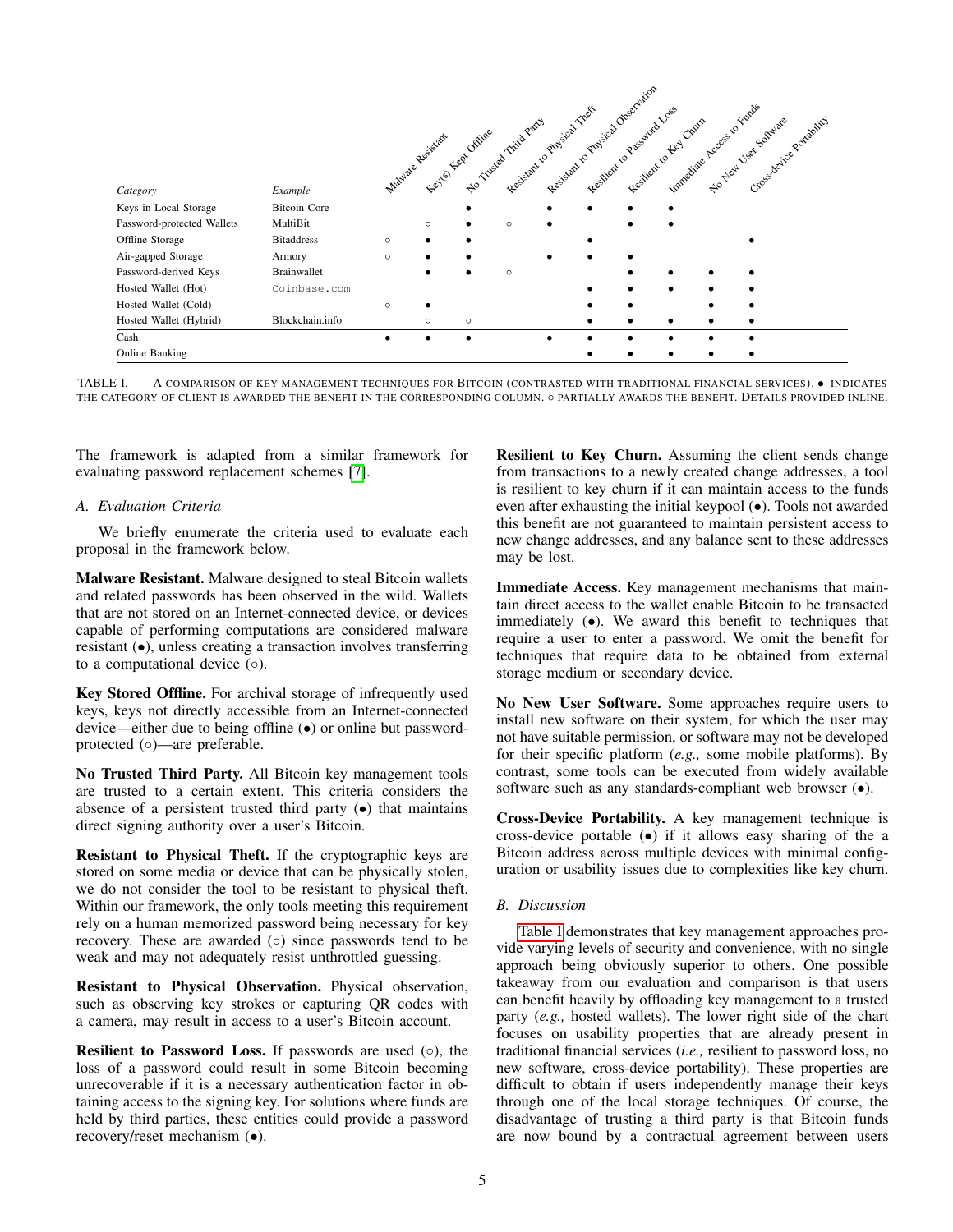and the hosted wallet provider, negating one of the primary features of Bitcoin: a fully decentralized currency. Users in countries lacking regulatory maturity for digital currencies should exercise caution when trusting a third party with large amounts of Bitcoin.

Based on our analysis, users can be given the concrete advice of treating digital currency much like they would treat fiat currency: keeping small amounts in ready-to-spend form (*e.g.,* local storage or online hosted walled) mimicking cash, and keeping larger sums in more difficult to access but more secure storage (*e.g.,* air-gapped or offline storage) mimicking a savings account or trust fund. Barber *et al.* [\[3\]](#page-9-19) suggest the use of "super wallets" where users essentially run their own personal bank. A super-wallet keeps keys across multiple devices and requires all (or a subset using a threshold scheme) to be present to transfer funds to sub-wallets. Pre-configured transfers of small amounts can be authorized to move funds to sub-wallets that can be used for day-to-day spending. While the idea of super-wallets is intuitive, the implementation of such a scheme could introduce high levels of complexity.

## V. USABILITY EVALUATION OF BITCOIN CLIENTS

#### *A. Methodology*

We used a series of cognitive walkthroughs [\[30\]](#page-9-7) to evaluate the usability of six Bitcoin clients. Cognitive walkthrough is a form of expert evaluation where an expert (or group of experts) steps through the design to evaluate aspects of its usability. The focus of the walkthrough is on the novice user and emphasizes *learnability*. At each step, the evaluators ask three questions: Will the user see what to do? Will the user see how to do it? And once it is done, will the user know if they have performed the correct action?

We chose to use cognitive walkthroughs for several reasons. First, it allowed us to choose and compare standard tasks on disparate tools, and gave us easily compared insight into the common problems and successes of different Bitcoin clients. The cognitive walkthrough also allowed us to keep the focus on the novice user. The goal of our evaluation was to uncover problems specific to key management within Bitcoin software rather than to evaluate the usability of the clients themselves.

For our cognitive walkthrough, we defined a set of core tasks involving key management that a typical user needs to perform. We compared the results of each walkthrough against a standard set of evaluation guidelines, combining aspects of an heuristic evaluation [\[22\]](#page-9-20) with the walkthrough in order to interpret our results.

Each of the following four tasks was independently performed by 2 experts to evaluate each tool:

- T1 Configure a new Bitcoin address and obtain its balance. This task involves launching the Bitcoin client (or logging into one if hosted online) for the first time. After a new address has been generated (either explicitly or transparently in the background), the user should be confident that the address' balance is XBT 0.00000000. The user should also be able to find their receiving Bitcoin address.
- T2 Spend Bitcoin. Send some amount of Bitcoin to an arbitrary (but valid) Bitcoin address. This task requires

the user to create a new transaction, entering relevant information such as recipient, amount, *etc.*

- T3 Spend Bitcoin from the same address as above, but on a secondary device. This task may require copying private keys to the secondary device, entering passwords on multiple devices, or logging in to a hosted wallet provider on a different browser.
- T4 Recover from the loss of the main credential. In the case of locally stored keys, this task involves restoring a file from backup. Otherwise this task involves recovering from password loss.

Since the focus of our walkthrough was on configuration and learnability, we used a set of heuristics first developed for a usability evaluation of Tor [\[12\]](#page-9-21). We chose to use these guidelines because like the anonymity software, successfully managing Bitcoin involves the application of complex cryptographic knowledge in an everyday activity. The set of guidelines, from [\[12\]](#page-9-21), are:

- G1 Users should be aware of the steps they have to perform to complete a core task.
- G2 Users should be able to determine how to perform these steps.
- G3 Users should know when they have successfully completed a core task.
- G4 Users should be able to recognize, diagnose, and recover from non-critical errors.
- G5 Users should not make dangerous errors from which they cannot recover.
- G6 Users should be comfortable with the terminology used in any interface dialogues or documentation.
- G7 Users should be sufficiently comfortable with the interface to continue using it.
- G8 Users should be aware of the application's status at all times.

## *B. Evaluated Clients*

Real-world evaluation of the general approaches detailed in [Section III](#page-1-4) is difficult. Thus, we select six distinct Bitcoin clients or utilities that implement the key management approaches described. For the purposes of our usability evaluation, each client was evaluated in its default configuration on OS X unless otherwise stated.

Keys in Local Storage. The reference Bitcoin client, Bitcoin Core [\[5\]](#page-9-22), is a cross-platform client that stores keys locally (optionally encrypted with a password). Bitcoin Core is the first recommended client on the<bitcoin.org> website.

Password-protected (Encrypted) Wallet. We use the Multi-Bit [\[20\]](#page-9-23) client (also recommended on [bitcoin.org\)](bitcoin.org) since it provides a more convenient way to encrypt with a user-chosen password.

**Offline Storage.** We use paper wallets as offline storage. While paper wallets can be as simple as printing private keys on to paper, we select the paper wallet creation website [Bitaddress.](Bitaddress.org) [org](Bitaddress.org) [\[25\]](#page-9-24). Bitaddress allows users to generate new randomized keys in their web browsers, and then print QR encoded keys.

Air-gapped Storage. We select the Bitcoin Armory [\[1\]](#page-9-25) client which includes functionality for creating an offline wallet that can be used to sign and export transactions.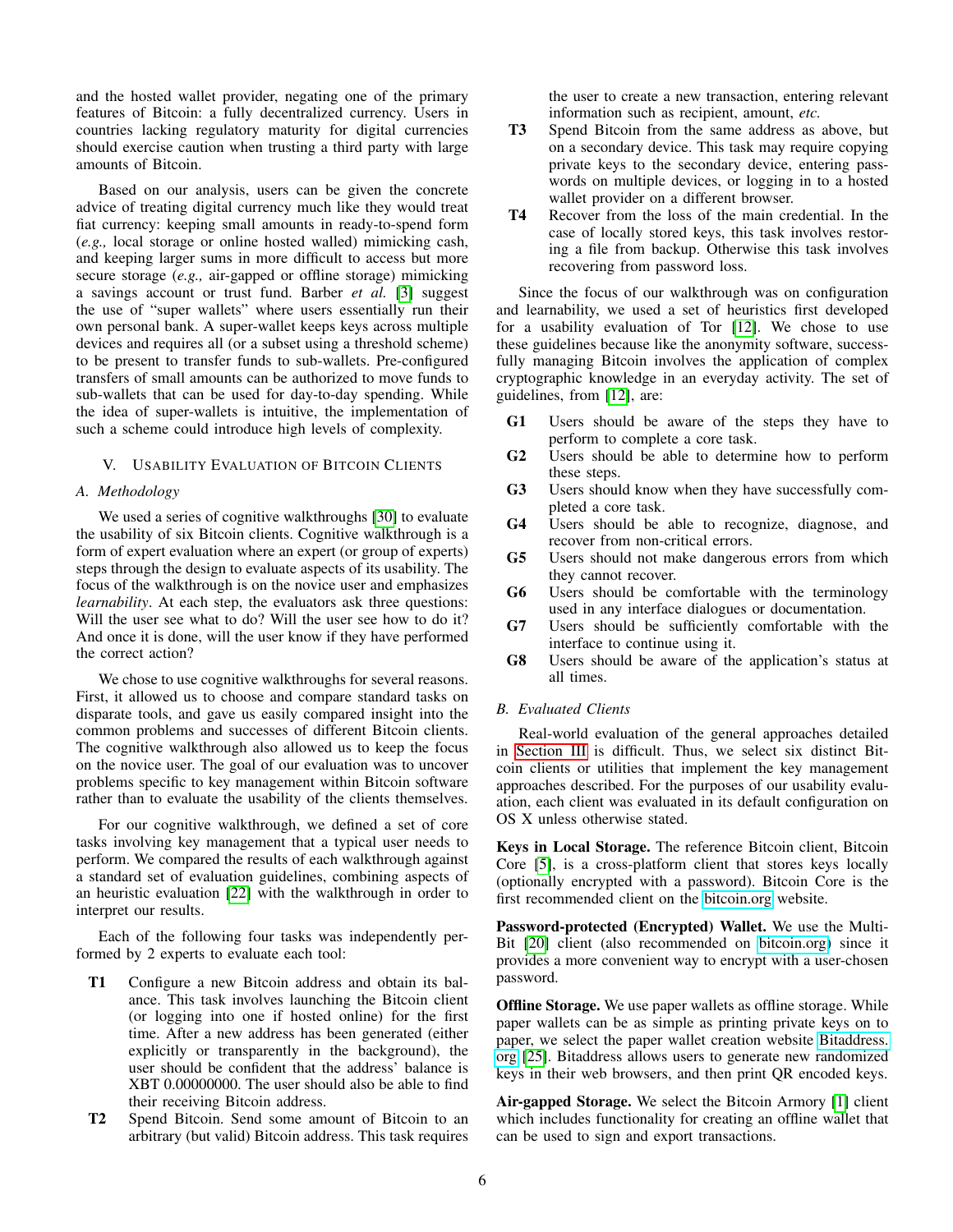Password-derived Keys. One of the simplest ways to create a password-derived key is on the Brainwallet [\[9\]](#page-9-26) website. The site allows users to enter a passphrase which is converted into a private key.

Hosted Wallets. We use<Blockchain.info> [\[6\]](#page-9-27) as our hosted wallet provider. As of writing, Blockchain.info advertises the management of over 2.5 million user wallets.

## VI. RESULTS

For space reasons, we summarize the results of each task for each client. Detailed walkthroughs can be found in our full technical report.<sup>[11](#page-6-0)</sup>

## *A. Keys in Local Storage (Bitcoin Core)*

T1: Configure. Bitcoin Core transparently generates a new set of addresses on first run, but shows no notification to the user that this has occurred (fails G3). The receiving address can be found under the *Receive coins* tab, but this could be easily confused with the *Addresses* tab which contains a contact list of other user addresses (fails G2).

To retrieve the account balance, Bitcoin Core must be online and the user must wait until a full copy of the blockchain has been downloaded. Due to the size of the blockchain, this can take days to complete, which may lead users to think that the client is dysfunctional. A status bar displaying "Synchronizing with network" shows the progress of the blockchain download (achieves G8), but the terminology may be too technical for novice users (fails G4 and G6). Once the blockchain has been downloaded, the balance is displayed on the *Overview* tab (achieves G3).

T2: Spend. Spending Bitcoin is straightforward since the keys are readily available to the Bitcoin Core client. Users spend Bitcoin by navigating to the *Spend* tab (achieves G1 and G2). Since our focus is on key management, we do not evaluate the actual completion of transactions (which may have additional usability issues). We focus on ensuring the key is available to the software tool (which is not so straightforward with *e.g.,* offline storage).

T3: Spend from Secondary Device. Installing Bitcoin Core on a secondary device creates a new set of keys. Users may not understand that the keys must be copied to the secondary device (fails G1), and if so, what file must be copied (fails G2). No information is provided regarding the potential threats of transferring the key through an insecure channel (fails G5). After transferring the key file, there is no user facing menu to import the file (fails G2). The only way to import keys is to use an advanced debug menu, or to overwrite the key file on disk (fails G6 and G7), then a blockchain re-scan might be needed in order to show the correct balance (fails G3)

T4: Recovery. If only one device is used, there is no way to recover from loss of the key file (*e.g.,* due to a disk failure, file corruption, or loss of the device itself; fails G5). If the user backed-up the key file, the process for recovering from loss is equivalent to that of T3 above.

## *B. Password-protected Wallets (MultiBit)*

T1: Configure. On first run, a welcome page contains an explanation of common tasks that can be performed with MultiBit—where the send, request and transaction tabs are and how to password protect the wallet file (achieves G1 and G2). The client provides help options for other functionalities with direct and non-technical guides (achieves G6).

MultiBit automatically generates a new receiving address on first run, but does not notify the user (fails G3). Reading the newly generated address requires navigation to the *Request* tab, which displays "Your address" (partially achieves G2).

T2: Spend. The user must navigate to the tab labeled *Send*, as instructed on the welcome screen (achieves G1 and G2). If the client is not synced, the send button is disabled (achieves G4). when synced, the user fills out the destination address and amount and clicks send. The client prompts the user for the decryption password (achieves G2). An incorrect password displays the error 'The wallet password is incorrect' but otherwise allows immediate and unlimited additional attempts. Entering the correct password authorizes the transaction (achieves G3).

T3: Spend from Secondary Device. On the primary device, the user must navigate to the *Options* menu, and select *Export private keys* under tools (fails G1 and G2). The interface displays a wizard requesting an export password as well as a file system path for the exported file to be saved. On the secondary device, the user must select *Import private keys* from the *Options* menu. After selecting the previously exported file, the wizard confirms the completion of the import (achieves G4) and the balance is updated to reflect the newly imported keys. The user can then create a new transaction as in T2.

T4: Recovery.. As with Bitcoin Core, recovery is not possible if no backup of the wallet file was made. Creating a backup and importing it follows the same procedure as T3. Both the password and the backed up wallet are necessary for recovery.

## *C. Air-gapped Key Storage (Armory)*

T1: Configure. On first run, Armory displays a welcome page offering the option to 'Import Existing Wallet' and 'Create Your First Wallet!' (achieves G1 and G2). Passphraseprotection is mandatory in Armory, and the user is warned about the importance of not forgetting the passphrase (achieves G5). Armory then displays a wizard to create a paper wallet or create a digital backup of the wallet (achieves G6). The user can then click on *Receive Bitcoins* to display the Bitcoin address as well as balance (achieves G3 and G4). Armory is dependent on Bitcoin Core to show the account's balance from the blockchain. While the blockchain is being downloaded, status is displayed (achieves G6 and G8). A message is shown when the blockchain download has completed (achieves G6).

T2 & T3: Spend. The distinction between primary and secondary devices is less clear given that the basic setup itself includes two devices: one online and one offline, but authorization of transactions uses the offline device. To authorize a transaction, the user may begin from Armory on the online or offline device (may not fully achieve G2). On either device, the user should click on 'Offline Transactions' in the main

<span id="page-6-0"></span><sup>11</sup>[http://users.encs.concordia.ca/](http://users.encs.concordia.ca/~clark/papers/2015_usec_full.pdf)∼clark/papers/2015 usec full.pdf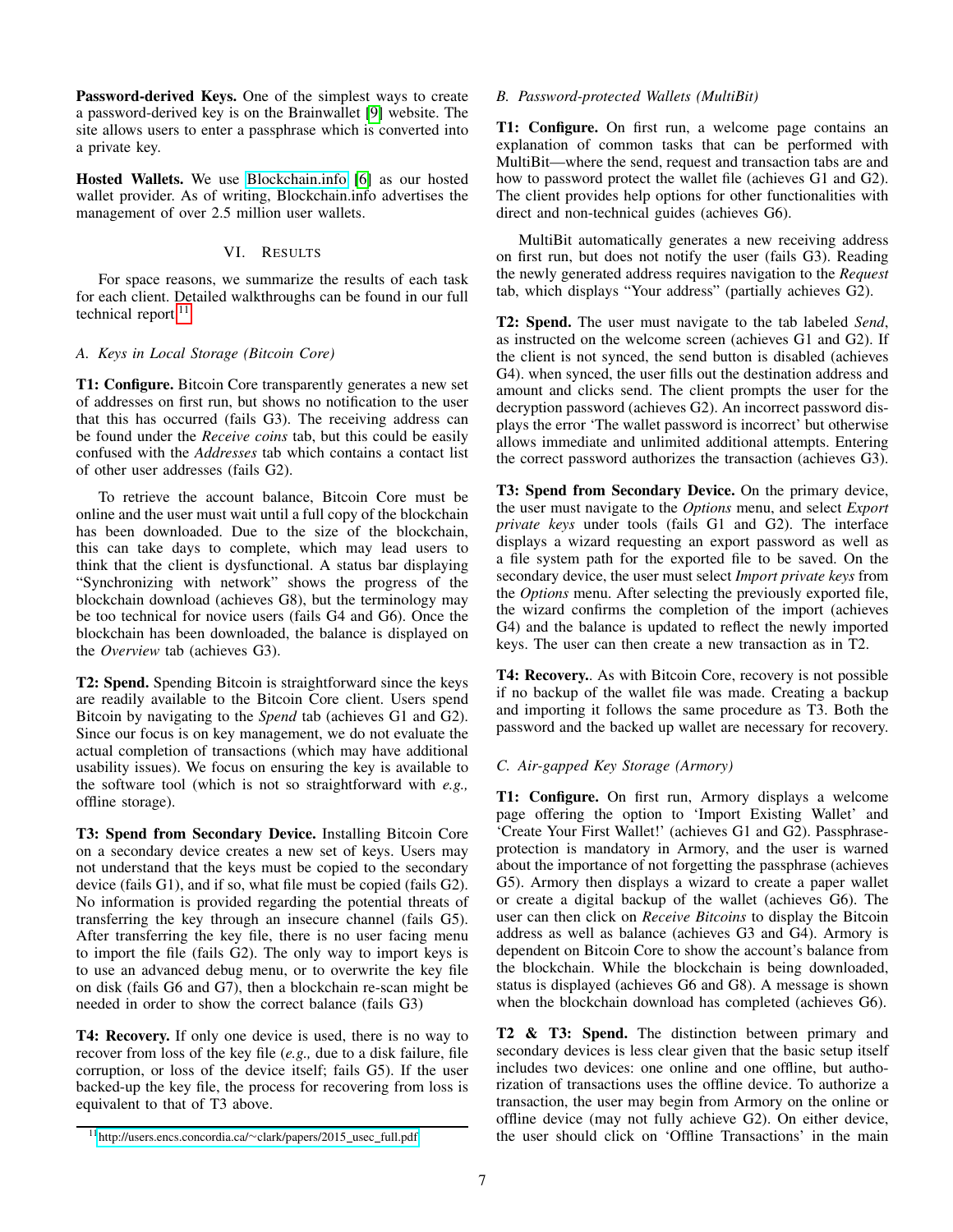window which displays a very detailed description of the steps involved (achieves G1, G2, and G6). On the online computer, the user clicks the option: *Create New Offline Transaction*. The user will be asked to enter the transaction details to generate an unsigned transaction as a file to be transferred to the offline computer. As mentioned in this step's documentation, the unsigned transaction data has no private data (the exact data will ultimately be added to the public blockchain) and no harm can be done by an attacker who captures this file (achieves G5) other than learning the transaction is being prepared.

On the offline computer, the user clicks on *Offline Transactions* and then *Sign Offline Transaction* which prompts the user for the unsigned transaction data file. Armory asks the user to review all the transaction information, such as the amount and the receiving addresses (achieves G5). By clicking on the *sign* button signed transaction data can be saved to a file. Text at the top of the window describes the current state of the file (signed) and what must be done (move to online device) to complete the transaction (achieves G1 and G2).

The signed file should be transferred to the online computer and be loaded through the same offline transaction window. When a signed transaction is detected, the *Broadcast* button becomes clickable. By clicking on broadcast, the user can once more review transaction details, and receive confirmation that the Bitcoins have been sent (achieves G3 and G8).

T4: Recovery. Like Bitcoin Core and MultiBit, Armory requires a backup of the wallet to be made, and without it, recovery is impossible. Armory encourages backups at many stages (achieves G1 and G2). Importing a backup is straightforward by using the *Import or restore wallet* menu and then following the wizard depending on what type of backup was made (paper or digital). The restore wallet menu also allows users to verify the integrity of backups to ensure that files were correctly backed up or printouts have no inconsistencies.

We note that despite scoring positively on most guidelines during the execution of tasks in air-gapped approach, Armory supports a multitude of features (*e.g.,* Message signing, Offline transactions) which novices would typically not need to use. These features, along with their corresponding menus and descriptions, may be the source of confusion while performing simpler tasks, However, evaluating this aspect of Armory and other clients was beyond our scope.

## *D. Offline Storage (Bitaddress)*

T1: Configure. Upon visiting the [bitaddress.org,](bitaddress.org) the user is asked to move the mouse or enter random characters in a text box to generate a high-entropy random seed to be used to generate a private key associated with the Bitcoin address (achieves G1 and G2). Once enough entropy has been collected, the site redirects the user to a page that shows the Bitcoin key pair(achieves G3). The public key (Bitcoin address) is labeled *Share* in green and the private key *Secret* in red (helping achieve G5). The web site documentation provides link to 2 different services to obtain the balance of the newly generated address (achieves G2). In general Bitaddress uses non-expert terminology and simple instructions (achieves G6).

T2 & T3: Spend. Since the keys are printed on paper, there is no difference between authorizing from a primary or secondary device so we collapse the analysis of core tasks 2 and 3.

To send funds from a Bitcoin address that has been stored on a paper wallet, the user must import the private key into one of the wallet clients such as Armory or Blockchain.info hosted wallet. Importing the private key may require scanning the QR code or typing in the private key, depending on the client. Once the key has been imported, the user can proceed to spend Bitcoins by the particular client. We note that if the client returns change to newly generated addresses, and the user does not spend the full amount on the paper wallet, subsequently importing the paper wallet onto a different device will likely display no funds (partially fails G5).

T4: Recovery. Loss of a paper wallet makes the funds unrecoverable (fails G5). Bitaddress prompts the user to acknowledge this fact (also mentioned in its short documentation) when creating a paper wallet (achieves G1).

## *E. Password-Derived Keys (Brainwallet)*

T1: Configure. The Brainwallet website displays by default a pre-generated address corresponding to an empty passphrase. The passphrase input field displays "Long original sentence that does not appear in any song or literature. Never use empty passphrase. (SHA256)", but no corresponding documentation explains the purpose of the passphrase or how it relates to the generated key (fails G1,  $G2$ ,  $G6$ ). Users may not notice that generation of keys is happening dynamically as they type in the characters, possibly preventing the user from noticing that the task is complete (fails G3). Once the address has been generated, retrieving the balance of that address requires an external service, but no suggestions are provided on the site (fails G1 and G2). The interface displays a number of other fields (*e.g.,* additional encodings of the public key) which may not be meaningful to novice users (fails G6 and G7).

T2 & T3: Spend. Spending Bitcoins from a password-derived wallet requires the user to import the private key into another client. The user should experience similar usability challenges as those detailed in the Offline Storage client above.

T4: Recovery. Forgetting the password of a password-derived key leads to funds becoming unrecoverable (fails G5). Users will typically return to the same website (*i.e.,* the Brainwallet website) to extract private keys, but this may not be possible if the site is inaccessible (fails G5).

## *F. Hosted Wallets (Blockchain.info)*

T1: Configure. The user navigates to the Blockchain.info site and creates a new wallet by providing an email address and a (min) 10 character password (achieves G1 and G2). A message warning the user about the importance of not forgetting the password is displayed during registration (achieves G5). Next, a *Wallet Recovery Mnemonic* is shown to the user as a backup in case the password is forgotten. The balance and address are immediately displayed (achieves G3).

T2 & T3: Spend. Hosted wallets are accessible from any web browser, so creating transactions from many devices is straightforward. The user logs in to the site, clicks *Send money* (achieves G1 and G2). After filling in the required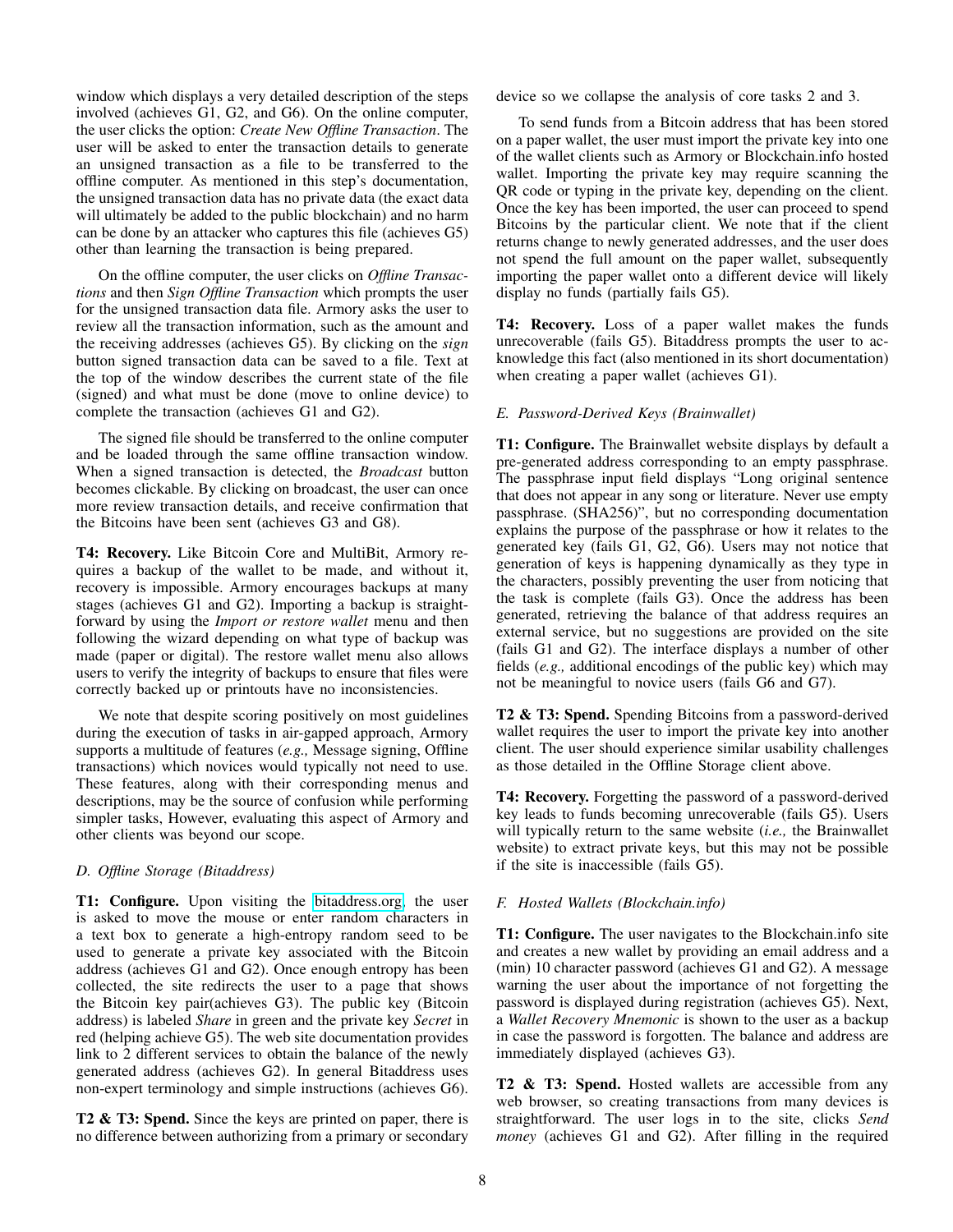fields, the user is informed that the Bitcoins have been sent (achieves G3). Some of Blockchain.info's error messages may be too technical for novice users. For example, *No free outputs to spend* is displayed when transactions are created without sufficient funds (fails G6).

T4: Recovery. To recover from a forgotten password, a wallet recovery mnemonic may be provided on the login page. By clicking on the *Recover Wallet* button, the site will ask for the mnemonic phrase and the email address to send the new credentials (achieves G1 and G2). Another recovery option is to proactively make backups and import them in case recovery is needed. To do so, in the main wallet page, user has to click *Import/Export* and exporting either an encrypted or unencrypted backup.

#### VII. DISCUSSION

#### *A. Metaphors*

Bitcoin naturally invites a metaphor to traditional currency. This metaphor is often used in the clients (*e.g.,* send coins, receive coins, wallet), but does not always support their usability. The coin metaphor fails in both of the ways that user interface metaphors traditionally fail [\[10\]](#page-9-28): aspects of Bitcoin transactions do not easily fit the coin metaphor, and conversely, encourages users to overextend the metaphor. Both of these lead to confusion on the part of users.

One way in which the metaphor of physical coins fails is in the sending and receiving of Bitcoin. In the physical world, the same physical token is almost always used to represent the same unit of currency (*i.e.,* giving money to a friend involves handing them the coin). However, when Bitcoins are exchanged, the private key is not transferred along with the balance. Private keys remain in possession of the sender, and can be reused and associated with new coins at a later time.

Many of the evaluated clients use the word "Send" to describe authorizing (digitally signing) a transaction, and private keys are not mentioned in any of the evaluated clients at the moment of transaction. It may appear counter-intuitive that this is a bad thing, but never mentioning the existence of keys may cause further confusion. The password-protected wallets, (*e.g.,* Multibit) require the user to input their password, but do not clarify the reason for the password.

Addresses are another metaphor that relate to the issue of transacting. The evaluated clients use the word "Address" to refer to the public key associated with a private key held by some user. This seems to be a relatively successful metaphor: it emphasizes the public nature of the public key, and also divorces the user's perception of a relationship between the public and private keys. To momentarily extend the metaphor, a user is accustomed to the idea that they will need to share their address in order to receive an item. However, the private key is more akin to the key to their mailbox, and a user would never think that they should share their mailbox key in order to receive mail to an address.

Another pervasive metaphor in the evaluated clients is the Bitcoin "wallet", where the user's Bitcoins are stored. The wallet metaphor is deeply entrenched in the foundations of Bitcoin. The reference client, *Bitcoin Core*, stores private keys in a file named wallet.dat and the *MultiBit* client invites users to "create your first wallet!" on first launch. The hosted clients also use the metaphor; Blockchain.info prominently shows a Wallet tab, under which users are invited to "Create My Free Wallet". The wallet metaphor is descriptive for users, but fails to encompass the complexity of a user's collection of keys. In reality, the Bitcoin wallet contains private keys, but the term wallet is used to describe both the file storing the private keys, and the main interface of Bitcoin clients (as in Blockchain.info). This main interface sometimes includes a variety of other information, such as transaction history, address book, currency exchange rates, *etc.*

#### *B. Abstractions*

Abstraction and automation are complex issues for security software. Often, security is too complex to be completely automated, and the problem cases are often punted to the user (*e.g.,* in the case of TLS certificates [\[4\]](#page-9-29)).

On first run, all of the evaluated clients transparently generate keypairs without informing the user. This behaviour continues as new transactions are made, where clients generate new addresses with no user notification (*e.g.,* for receiving change). It is unclear how well this abstraction works: while users do not need to be burdened with the knowledge of each private key, there are still situations in which a user might need to manage those keys, and the abstraction prevents users from doing so. Recovery from key loss depends on the existence of an up-to-date backup. While backup sounds like a simple task, in many of the evaluated clients, it involves finding the right menu (MultiBit), or the right file (Bitcoin Core). Some clients do prompt the user to back up their wallets (*e.g.,* Bitcoin Armory), but with the private keys so completely abstracted away, users may not even understand what they are backing up, or why. Key churn, and the consequent need for semi-regular backups complicate the issue even farther.

The abstractions made in Bitcoin clients are sometimes beneficial for users, such as in the case of displaying a user's balance. A user's Bitcoin balance is typically made up of many small amounts corresponding to many private keys. However, most of the evaluated clients abstract these balances into a single figure. This highlights a usability disadvantage of paper wallets – the user must manage these multiple balances manually, and there is no method of seeing an aggregate balance when multiple paper wallets are in use.

#### *C. Technical Language and Content*

<span id="page-8-1"></span><span id="page-8-0"></span>

|                  | Synchronizing with network<br>3 years and 1 week behind |  |  |  |  |  |
|------------------|---------------------------------------------------------|--|--|--|--|--|
| (a) Bitcoin Core |                                                         |  |  |  |  |  |
|                  |                                                         |  |  |  |  |  |
|                  | Number of blocks: 331,696                               |  |  |  |  |  |
| Online           | Date of last block: 26 Nov 2014 14:01                   |  |  |  |  |  |
|                  | Connected to 6 peer(s)                                  |  |  |  |  |  |
| (b) MultiBit     |                                                         |  |  |  |  |  |

Fig. 2. Screenshots of technical language displayed by two different clients.

When performing our evaluation, we identified multiple occurrences of highly specialized or technical language used in the Bitcoin clients. These instances of technical language are confusing, particularly to novice users who are unlikely